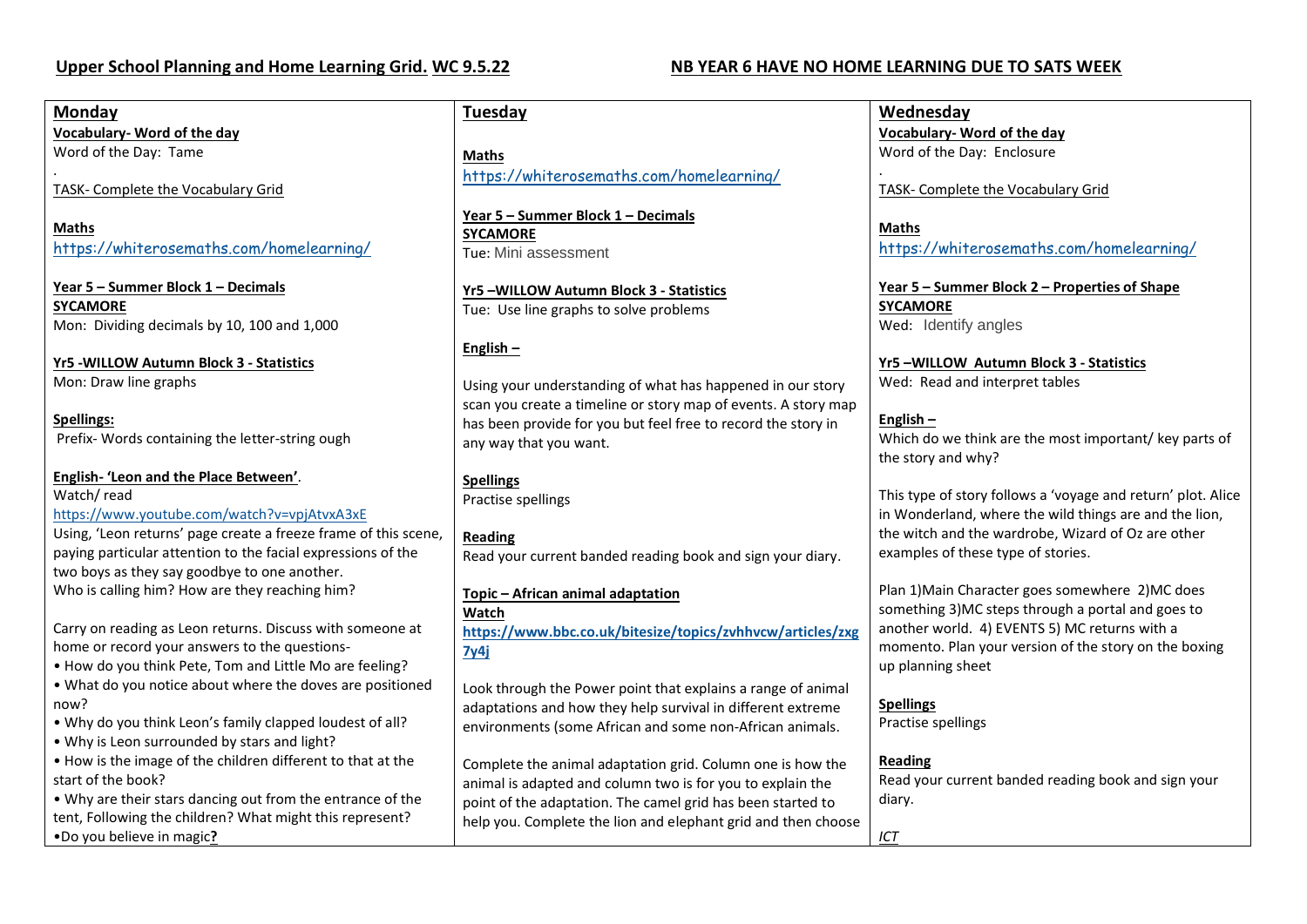# **Upper School Planning and Home Learning Grid.** WC 9.5.22 **NB YEAR 6 HAVE NO HOME LEARNING DUE TO SATS WEEK**

| <b>Reading</b><br>Read your current banded reading book and sign your diary.<br><b>Topic: JIGSAW-Relationships</b><br>This week we are thinking about online gaming safety.<br>Watch<br>https://www.bbc.co.uk/newsround/60288897<br>There is an online gaming quiz for you to take part in.<br>We will think about our rights and responsibilities when<br>playing a game online and recognise when an online game is<br>becoming unhelpful or unsafe<br>There are Gaming Scenario cards for you to think about and<br>discuss with someone at home. If you wish, you can complete<br>the gaming scenario writing activity. | an African animal of your choice. There are some animal<br>information sheets to help you find the information you need. |                                                                                                                                                                                                                                                        | Home learning time is a good opportunity to practise<br>your touch typing skills. Spending a little bit of time each<br>day working on them will soon get you quicker and more<br>accurate when typing: it's a useful life skill!<br>These websites are useful:<br>https://www.bbc.co.uk/bitesize/topics/zf2f9j6/articles/z<br>3c6tfr<br>https://www.kidztype.com/dance-mat-typing-level-4-<br>stage-12 e1c1ad9dd.html |
|-----------------------------------------------------------------------------------------------------------------------------------------------------------------------------------------------------------------------------------------------------------------------------------------------------------------------------------------------------------------------------------------------------------------------------------------------------------------------------------------------------------------------------------------------------------------------------------------------------------------------------|--------------------------------------------------------------------------------------------------------------------------|--------------------------------------------------------------------------------------------------------------------------------------------------------------------------------------------------------------------------------------------------------|------------------------------------------------------------------------------------------------------------------------------------------------------------------------------------------------------------------------------------------------------------------------------------------------------------------------------------------------------------------------------------------------------------------------|
| <b>Thursday</b><br><b>Vocabulary- Word of the day</b>                                                                                                                                                                                                                                                                                                                                                                                                                                                                                                                                                                       |                                                                                                                          | <b>Friday</b>                                                                                                                                                                                                                                          |                                                                                                                                                                                                                                                                                                                                                                                                                        |
| Word of the Day: Slave<br>TASK- Complete the Vocabulary Grid                                                                                                                                                                                                                                                                                                                                                                                                                                                                                                                                                                |                                                                                                                          | Maths<br>https://whiterosemaths.com/homelearning/<br>Year 5 - Summer Block 2 - Properties of Shape                                                                                                                                                     |                                                                                                                                                                                                                                                                                                                                                                                                                        |
| <b>Maths</b><br>Year 5 - Summer Block 2 - Properties of Shape<br><b>SYCAMORE</b><br>Thurs: Compare and order angles<br><b>Yr5-WILLOW Autumn Block 3 - Statistics</b><br>Thurs: Two-way tables<br>English-SPAG<br>Look at the power point to recap the rules of direct speech and remind ourselves what<br>reported speech is. There is a direct speech activity and a reported speeh activity for you to<br>complete.                                                                                                                                                                                                       |                                                                                                                          | <b>SYCAMORE</b><br>Fri: : Measuring angles in degrees<br>Yr5-WILLOW Autumn Block 3 - Statistics<br>Fri: Timetables<br><b>English - Reading Comprehension</b><br>As our current topic is 'Captivity' this week's comprehension is based around Zoos and |                                                                                                                                                                                                                                                                                                                                                                                                                        |
|                                                                                                                                                                                                                                                                                                                                                                                                                                                                                                                                                                                                                             |                                                                                                                          |                                                                                                                                                                                                                                                        |                                                                                                                                                                                                                                                                                                                                                                                                                        |